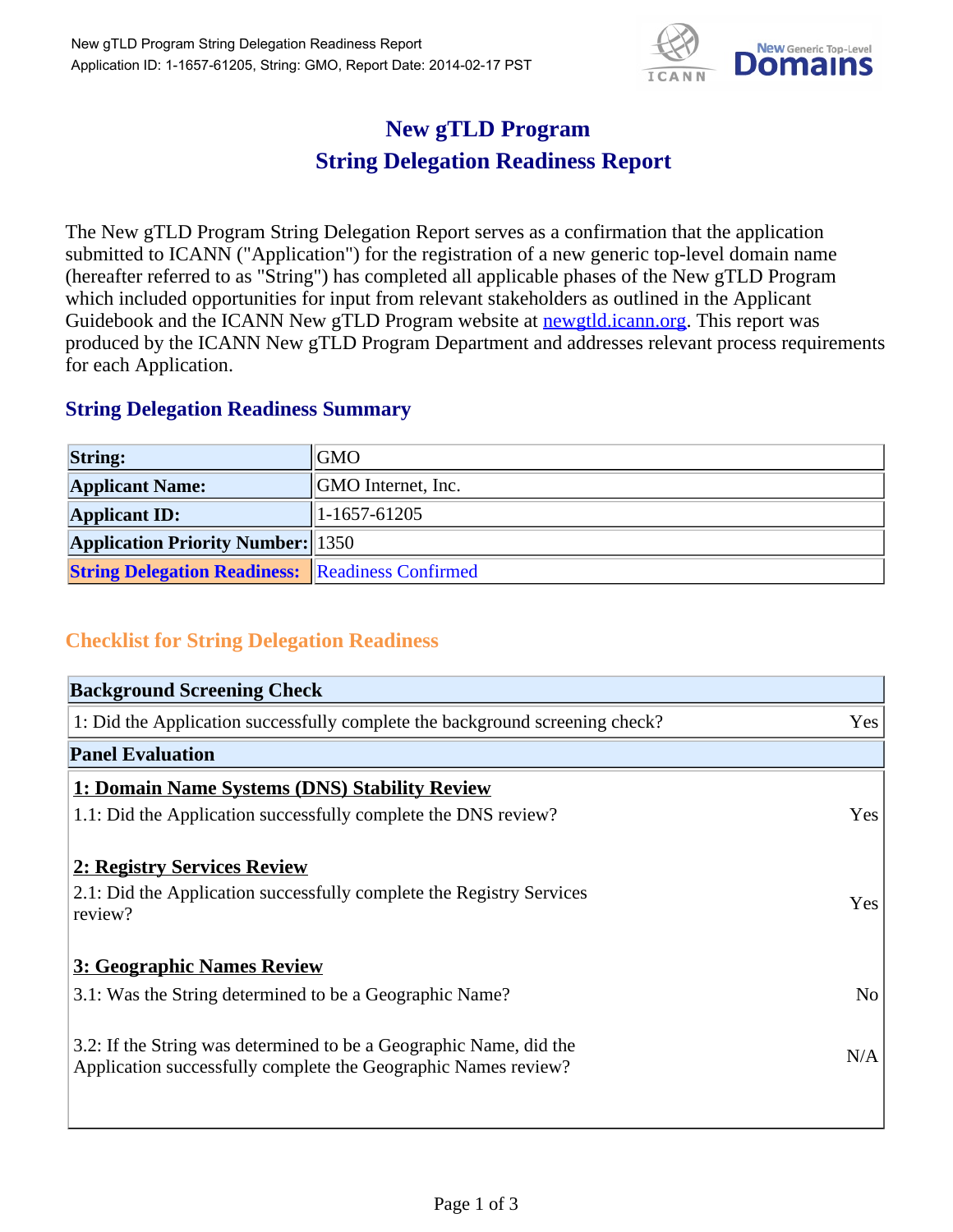

| <b>4: Financial Review</b><br>$\vert$ 4.1: Did the Application successfully complete the Financial Capability |            |
|---------------------------------------------------------------------------------------------------------------|------------|
| review?                                                                                                       | <b>Yes</b> |
| <b>5: Technical Review</b>                                                                                    |            |
| 5.1: Did the Application successfully complete the Technical and                                              | <b>Yes</b> |
| <b>Operation Capability review?</b>                                                                           |            |
| <b>6: String Similarity Review</b>                                                                            |            |
| $\vert$ 6.1: Was the Application determined to not be confusingly similar to other                            | Yes        |
| applied for strings, including through String Confusion Objections?                                           |            |
| 6.2: If the Application was determined to be confusingly similar to other                                     |            |
| applied for strings, including through String Confusion Objections, did the                                   |            |
| Application prevail in the string contention resolution process (CPE,                                         | N/A        |
| Auction, and/or Self-Resolution of String Contention via                                                      |            |
| withdrawal/termination of all other members in contention)?                                                   |            |

| <b>Public Comment Period</b>                                                                                                                                                                   |                |
|------------------------------------------------------------------------------------------------------------------------------------------------------------------------------------------------|----------------|
| 1: Was the public provided an opportunity to submit comments on the Application?                                                                                                               | Yes            |
| 2: Were comments for the Application considered by evaluation panels?                                                                                                                          | Yes            |
| <b>Objection Process</b>                                                                                                                                                                       |                |
| 1: Were objections filed against the Application?                                                                                                                                              | <b>No</b>      |
| 2: If objections were filed against the Application, did Applicant prevail in the dispute<br>resolution proceedings for all Legal Rights, Limited Public Interest and Community<br>Objections? | N/A            |
| Governmental Advisory Committee (GAC) Advice                                                                                                                                                   |                |
| 1: Did the GAC have an opportunity to provide advice for the Application?                                                                                                                      | Yes            |
| 2: Did the GAC provide consensus GAC advice that the String should not be approved by<br>the ICANN Board?                                                                                      | N <sub>o</sub> |
| 3: If the GAC provided consensus GAC advice to the ICANN Board, did the ICANN Board<br>(or New gTLD Program Committee) accept the GAC advice?                                                  | N/A            |
| <b>Accountability Mechanisms</b>                                                                                                                                                               |                |
| 1: Was the Application the subject of a complaint or review through one of ICANN's<br>accountability mechanisms (Reconsideration or Independent Review)?                                       | <b>No</b>      |
| 1.1: If yes, did the BGC, ICANN Board or New gTLD Program Committee determine that<br>the Application should not proceed to contracting?                                                       | N/A            |